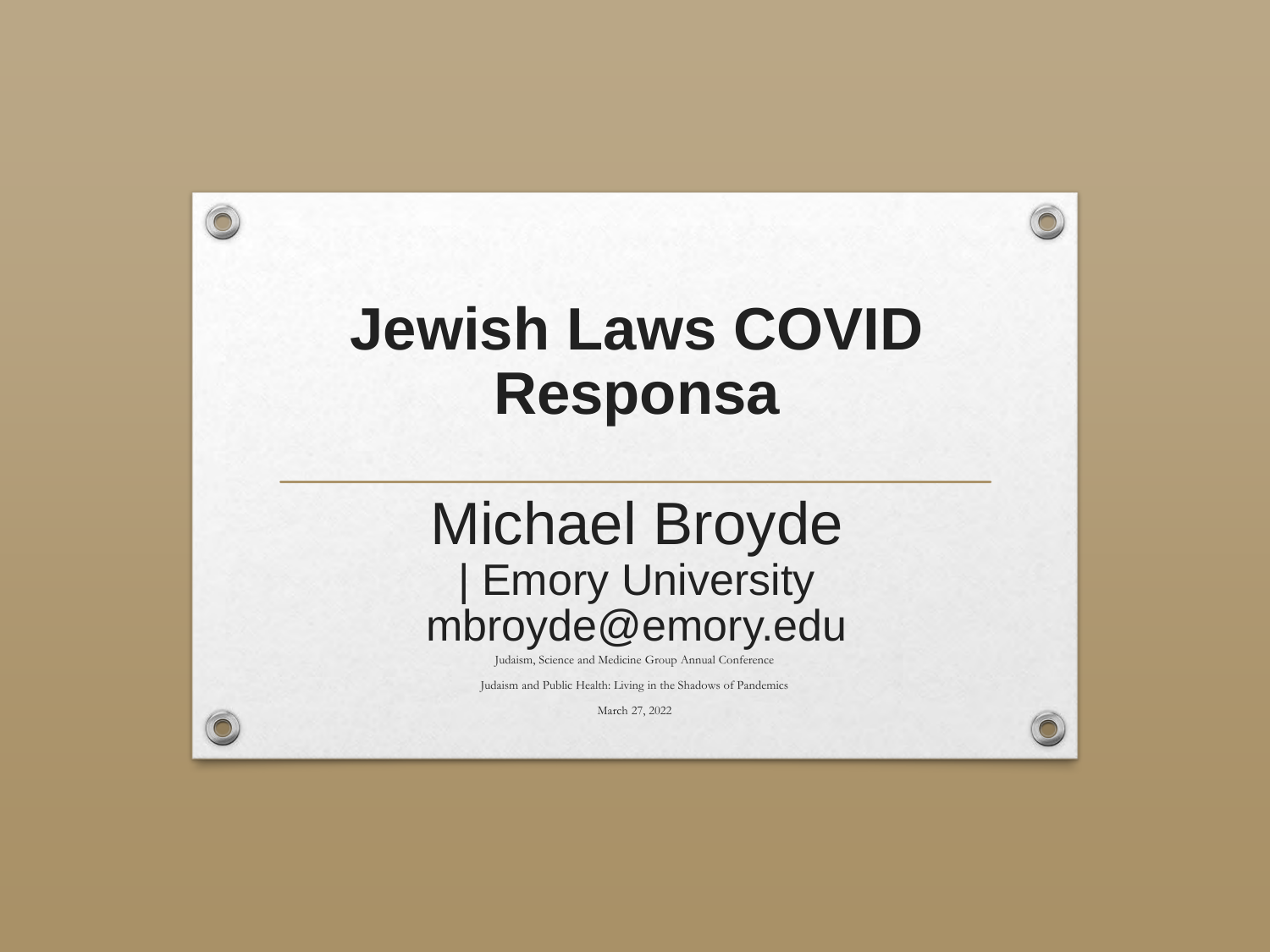# **Pandemic Halacha?**

- Jewish law *halakha*, the path of our traditional Jewish life -- is an all-encompassing legal system that addresses every matter of life: from ritual law to commercial law, onto family law and festival law, with side areas in medical ethics and much more. Emergency law (in Hebrew, *hora'at sha'ah*) is part of the Jewish legal tradition as well.
- The situation in America, Israel and indeed world-wide certainly fit into the category of an emergency, both on a national level and on a Jewish level. The United States seemed to be on the cusp of a recession (or worse) with high unemployment and a shortage of health care resources as well as many other emergency situations. Israel entered Passover in a virtual lockdown, with travel more than 100 meters restricted by law. Jewish life is unprecedentedly restricted: synagogues, schools, and yeshivot are closed worldwide, weddings are cancelled or attended by Zoom and Passover was a lonely holiday without family. Furthermore, unlike many other even more desperate situation -- like the Crusades or the Holocaust – there is no anti-Semitic origin to the collapse of Jewish life. Jewish Life has shut down, to a great extent, because flattening the curve is needed to save lives everywhere.
- How to obey Jewish Law in such an environment is the topic of many volumes of Responsa recently published. One is entitled "Jewish Law Decision Related to Corona" by Rabbi Hershel Schachter and the other is entitled "*Minchat Asher*: A Collection of Classes, Responsa, Letters and Articles Related to the Corona Pandemic" by Rabbi Asher Weiss and many others as well. I will focus on these two volumes.

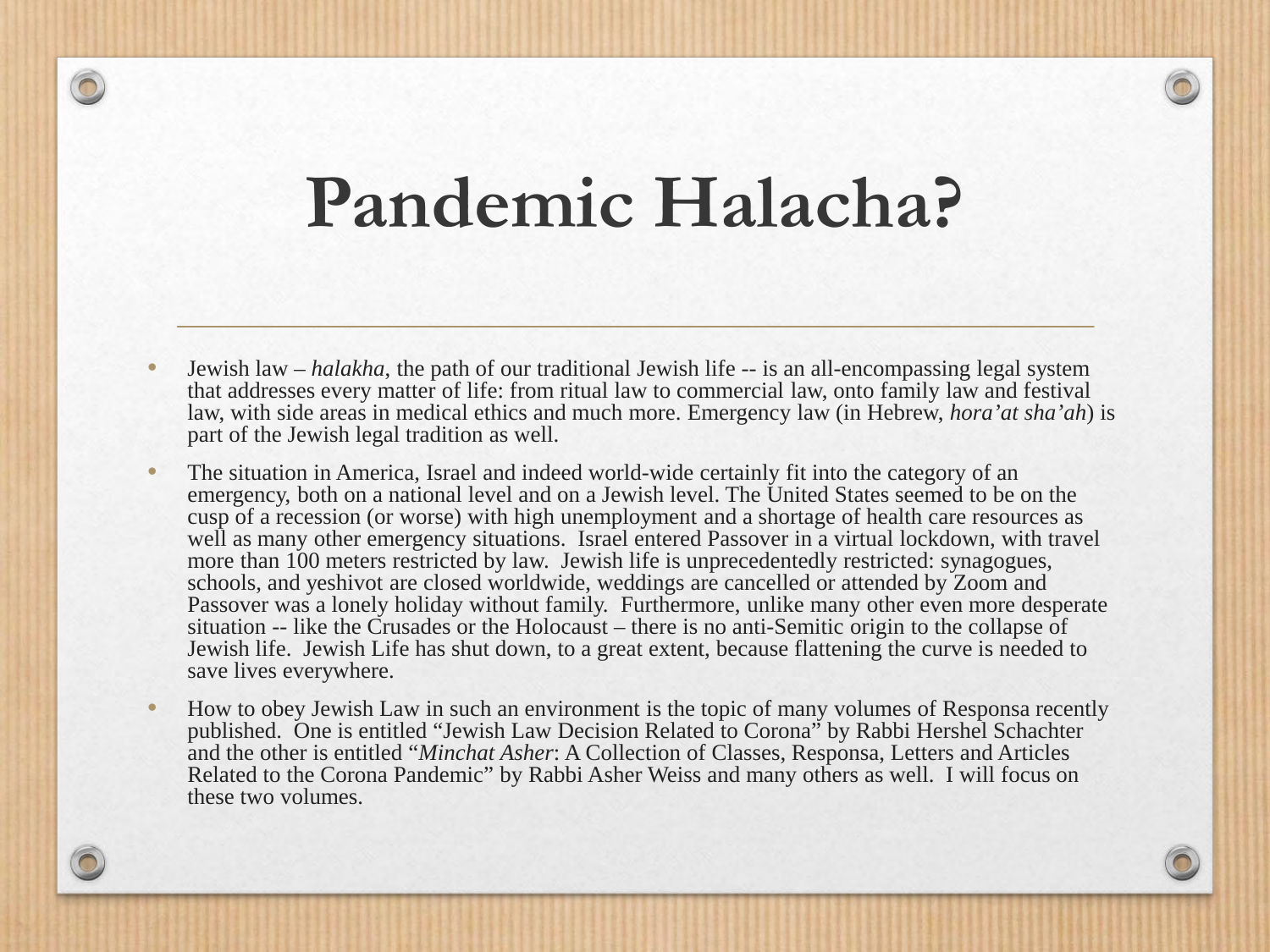# **What are Responsa, you ask?**

Jewish legal literature since the year 1000 c.e. comes in six basic styles: (1) Talmudic commentaries (think of Rashi or Tosaphot, commenting on the Talmud), (2) Codes (think Rambam's Mishana Torah or Rabbi Karo's Shulchan Aruch), (3) Cases (think *Piskai Din Rabbani*, the proceedings of the Rabbinical Courts in Israel), (4) Biblical Commentaries (think Rashi or Nachmandies), (5) Books of Commandments (think ha-Hinuch, or Maimonides "Book of Commandments) and (6) Responsa, in Hebrew *shelot uteshuvot, (*think of Rabbi Moshe Feinstein or Rabbi Ovadia Yosef). Each of these genres of literature serve a slightly different purpose: Commentaries excel at providing a theoretical grounding of the legal rules in the Talmud and Codes excel at turning rules into black-letter law. Cases serve as a vehicle for resolving disputes (frequently about money) between parties. Commentaries on the Bible and Books of Commandments allow widespread review each week of various laws as they appear in the weekly portion.

Responsa are the vehicle of choice for addressing important and timely problems of Jewish law in the actual world we really live, which is sometime messy and complicated, with real people and practical needs. Reponsa are – at many levels – the least theoretical and most practical of the six forms of Jewish law literature. Responsa live in the here and now, with the actual facts of life being lived in this time and this place forming a backdrop for every question. Responsa are also variated: They address both the profound and important – like extubating one patient to intubate another when ventilators are in short supply – to the trivial – like does one sing *Anim [Zemirot](https://en.wikipedia.org/wiki/Anim_Zemirot)* when worshipping alone.

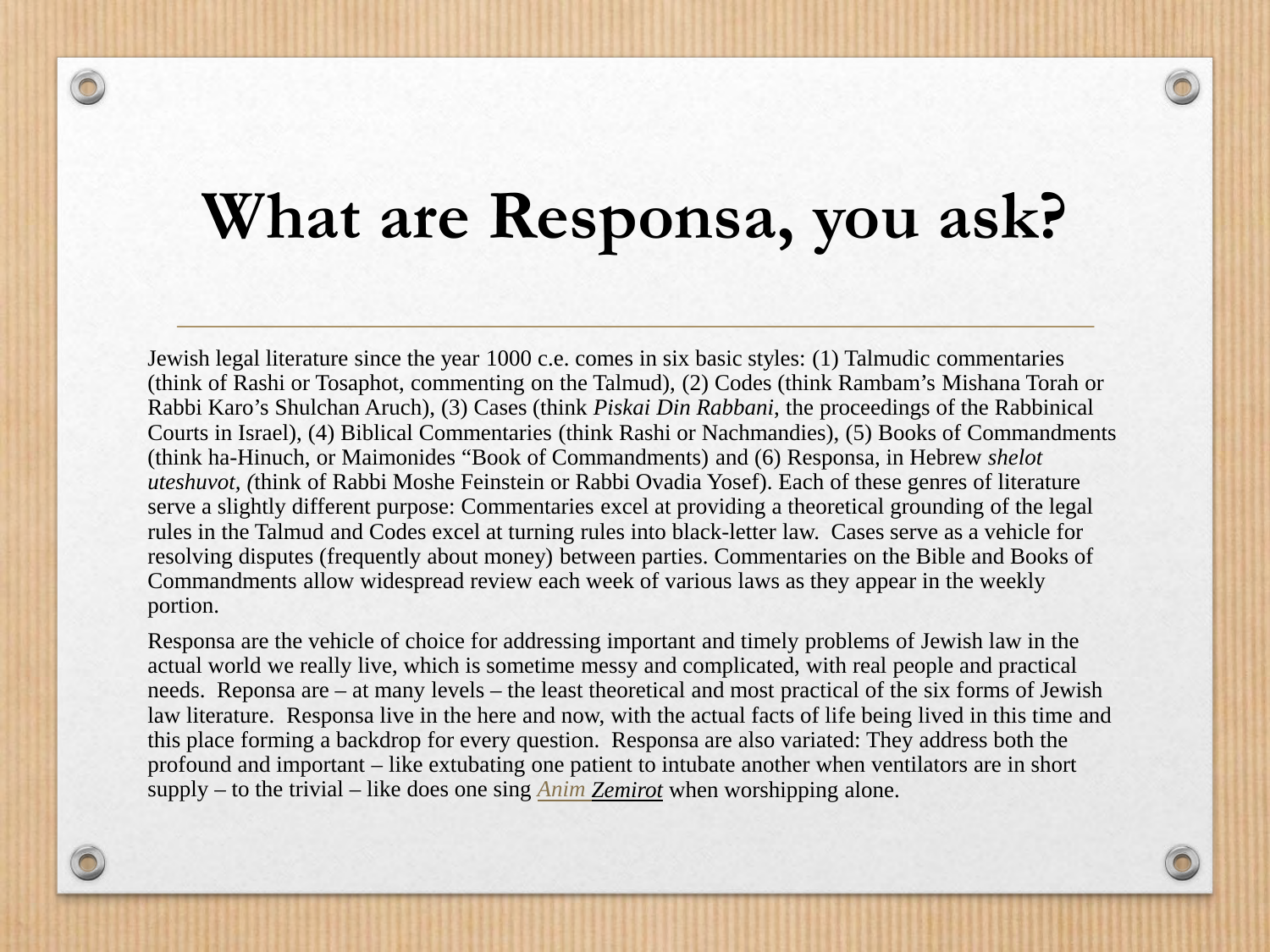# **What are the advantages of the Responsa literature, you ask?**

- Responsa are frequently the vehicle of choice for people who want to write very timely ideas that they are worried have no precedential value. Why no value?
	- Maybe they are a suspension of Jewish Law?
	- Maybe they are extremely fact specific?
	- Maybe the authority is uncertain if correct?
	- Maybe the authority is uncertain if they should write, but the needs of the times are pressing.

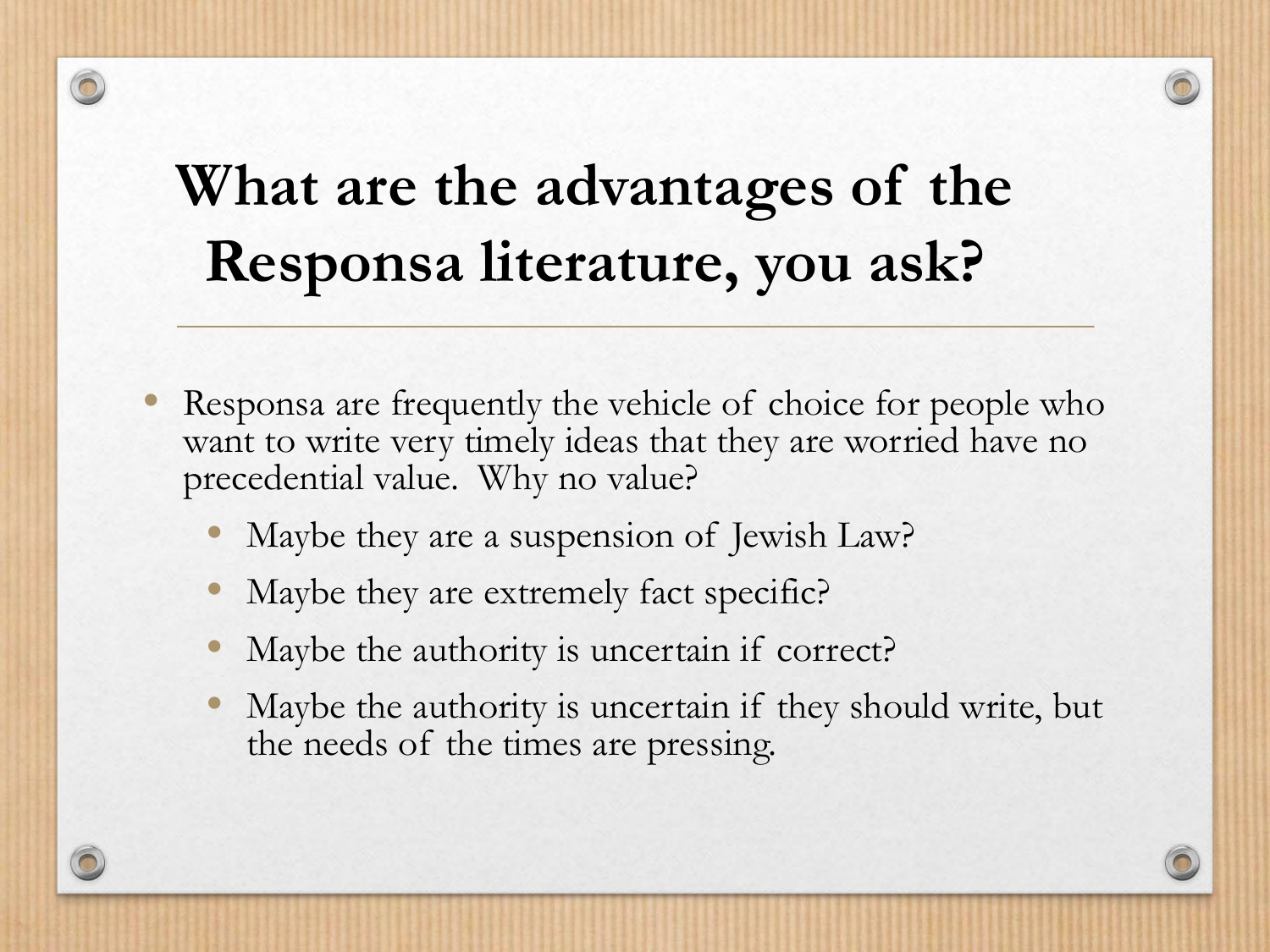





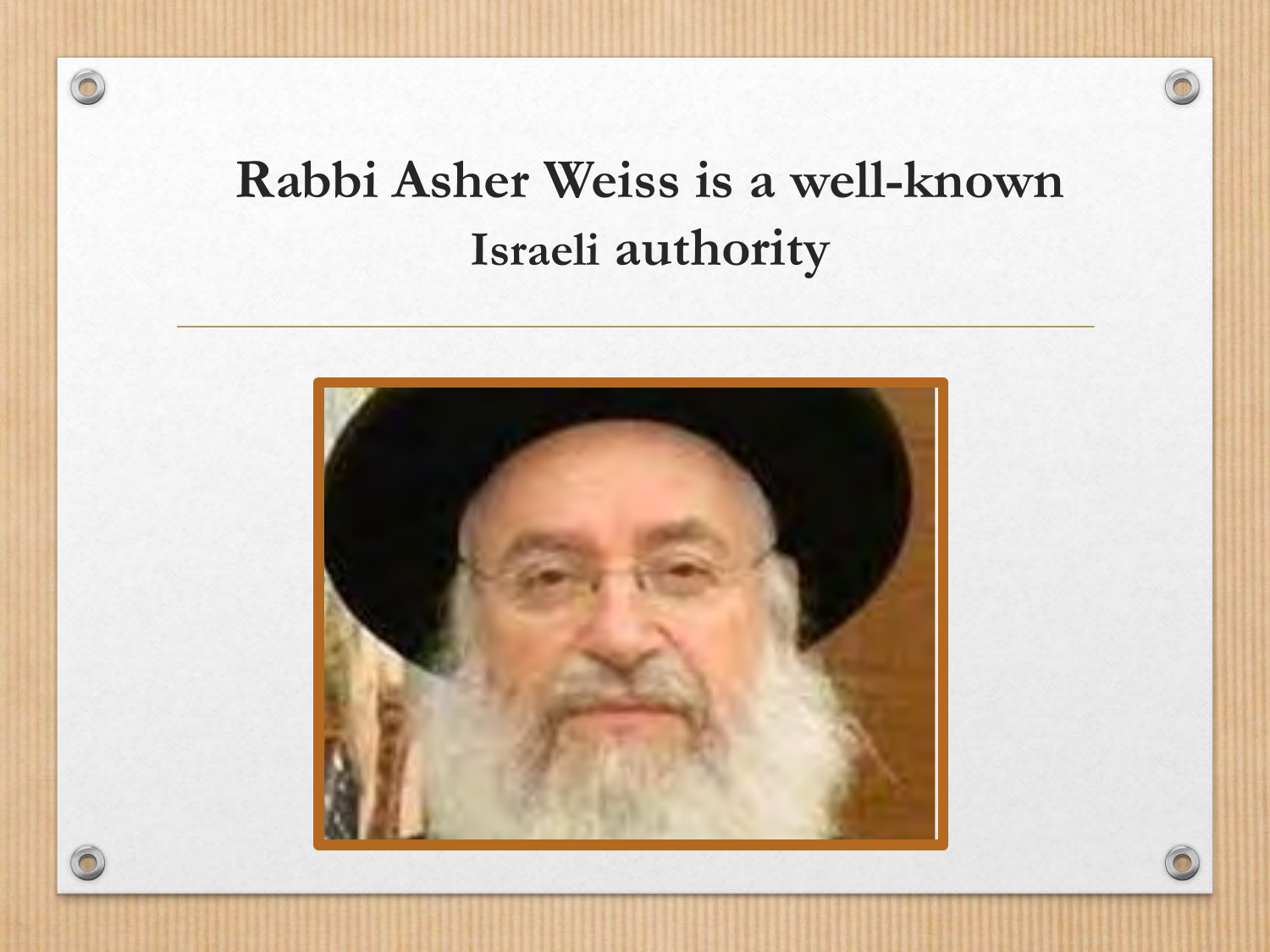#### Minchat Asher **A Collection of Classes, Responsa, Letters and Articles Related to the Corona Pandemic"**

- Rabbi Asher Weiss, the author of "*Minchat Asher*: A Collection of Classes, Responsa, Letters and Articles Related to the Corona Pandemic" is a well known American born (b: 1953) Jewish law expert and authority who currently resides in Israel. A Klausenberger Hasid, he serves as the Jewish Law authority of Shaarei Zedek Hospital in Jerusalem. He is the author of a very well received three volume set of responsa (collectively entitled Minchat Asher) as well as countless articles on matters of Jewish law. He is also the central figure in a popular web based Jewish law site entitled <https://tvunah.org/>.
- [https://minchasasher.com/shiur/uncategorized/minchas-asher-on-corona](https://minchasasher.com/shiur/uncategorized/minchas-asher-on-corona-second-edition/)second-edition/
- About 100 letters. Very diverse.

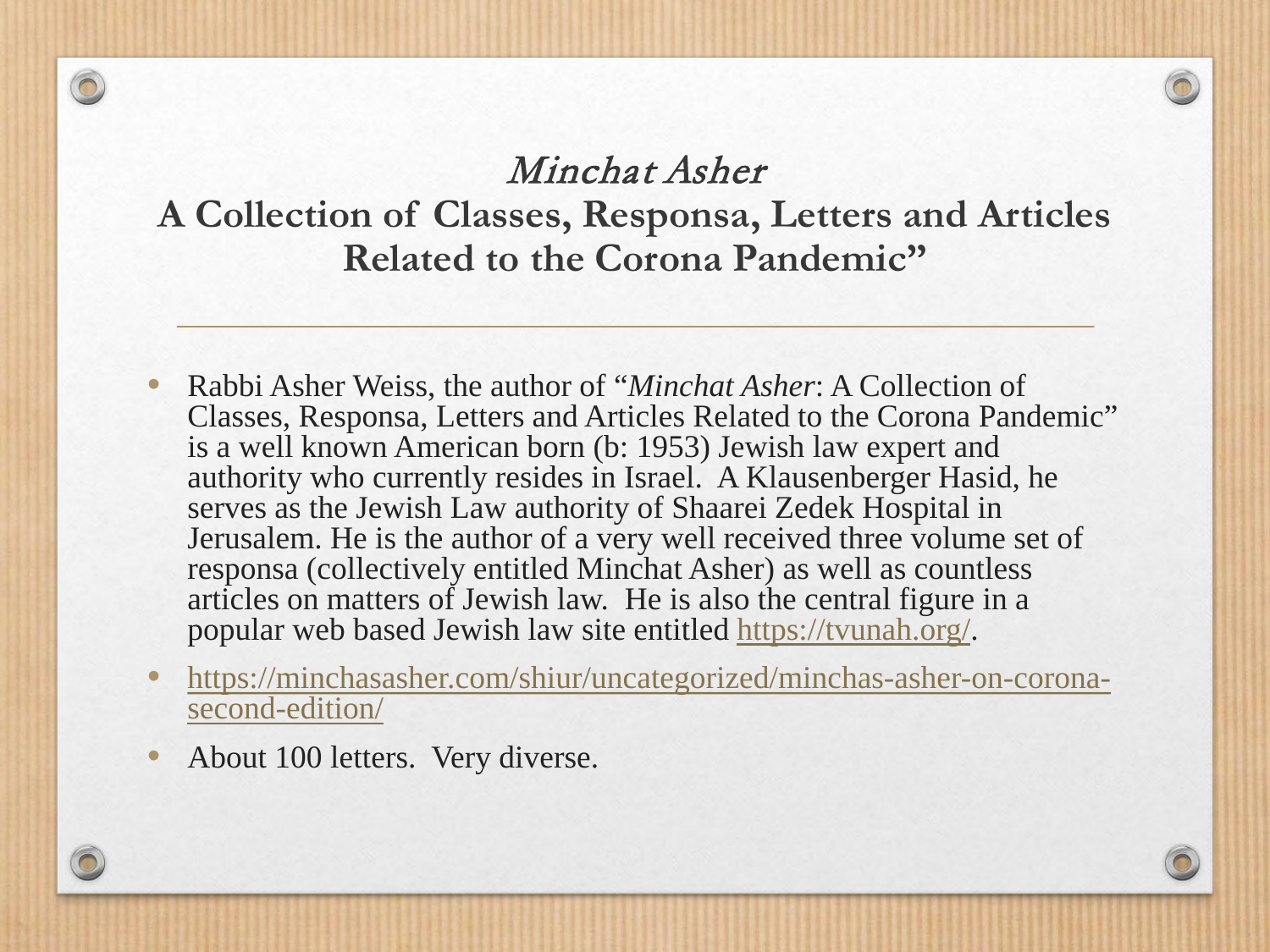# **A Sample**

May a doctor who is at high risk or who has family at high risk work in the current pandemic?

How to conduct a bris (circumcision) in the current environment?

May one sell one's chametz via the internet?

May a woman immerse in a mikva during the day (rather than in the evening as mandated) due to the pandemic? How should a person under quarantine conduct himself in a variety of religious ritual settings? Does a person who is suffering from Corona and cannot taste the bitter herbs or matza, need to eat them? How should a Torah reading conduct itself if people need to stand apart? We will focus on this question more!

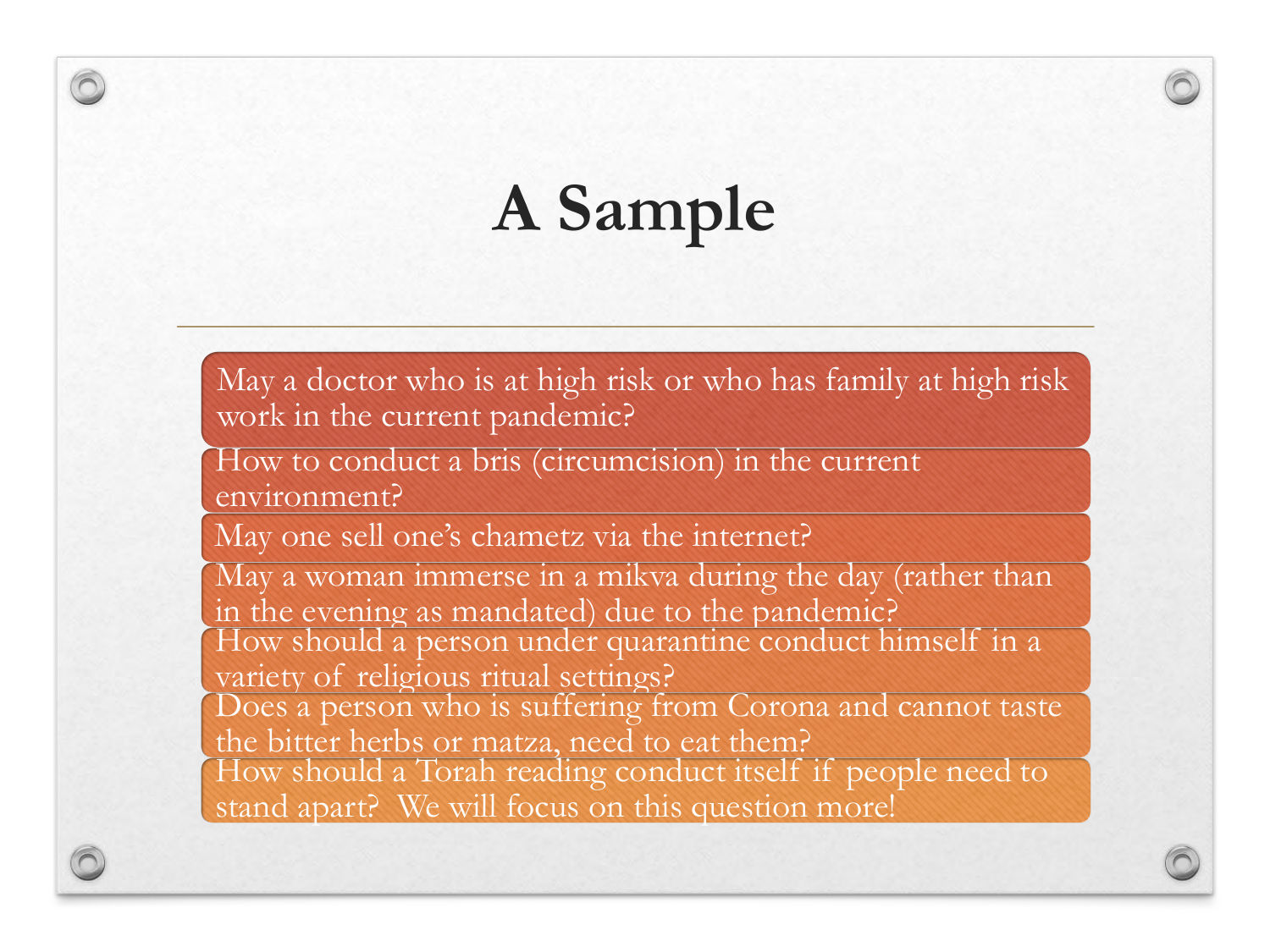## **Rabbi Hershel Schachter is a well-known American authority**





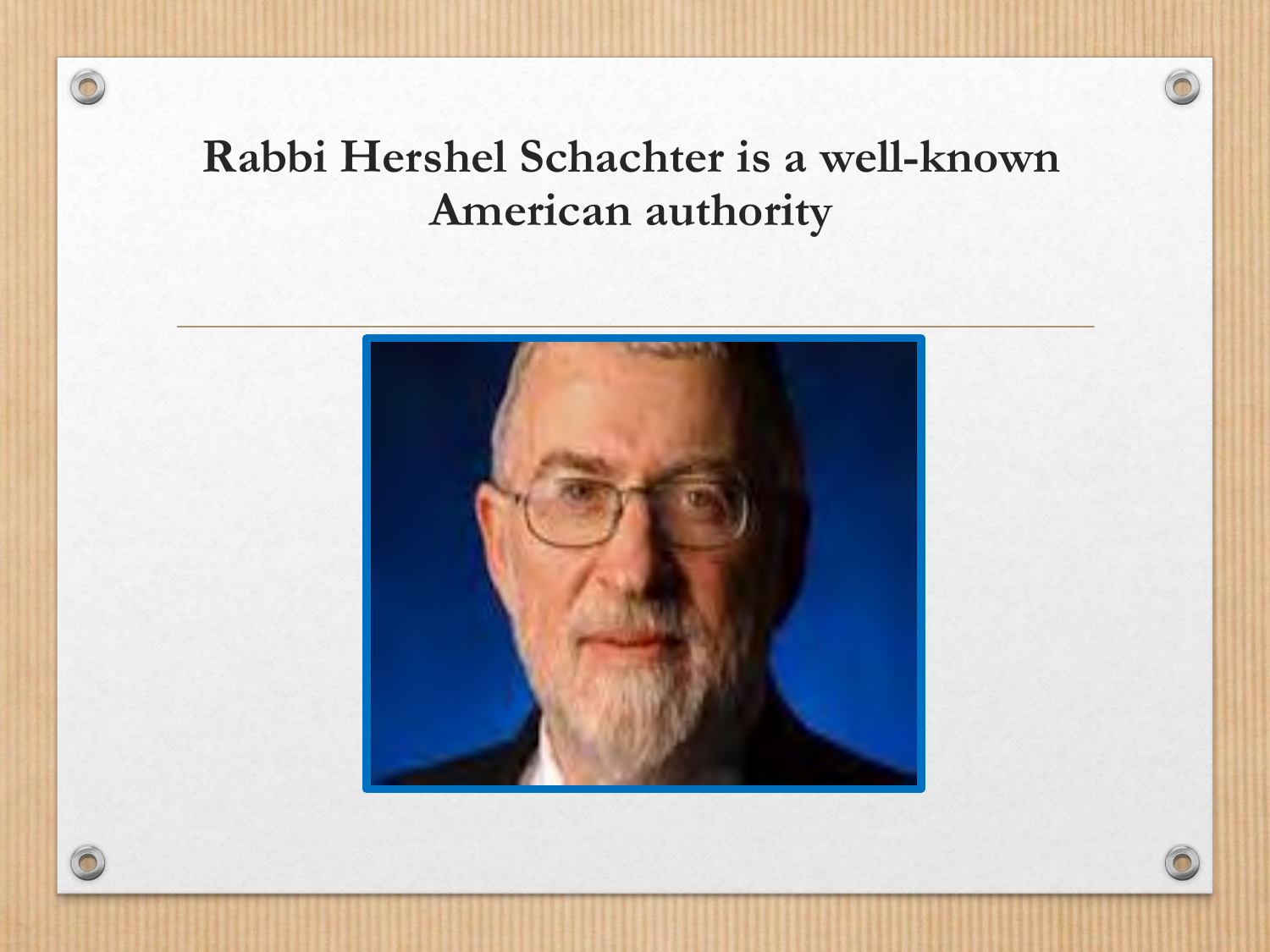# **Rabbi Hershel Schachter's Hebrew volume "Jewish Law Decision Related to Corona"**

• Rabbi Hershel Schachter's Hebrew volume "Jewish Law Decision Related to Corona" is a similar, but different work. Rabbi Hershel Schachter (b. 1941) is a Rosh Yeshiva at Yeshiva University and the head of its Kollel. Widely perceived to be the heir of Rabbi Joseph B. Soloveitchik at Yeshiva University, Rabbi Schachter serves as the final authority of Jewish Law at the OU and is the author of many books on matters of halacha. This work contains more than 70 responsa on many different areas of Jewish law, both personal and communal. Rabbi Schachter's responsa are broad and well sourced, reflecting his role as a leading Jewish law authority in the Modern Orthodox community.

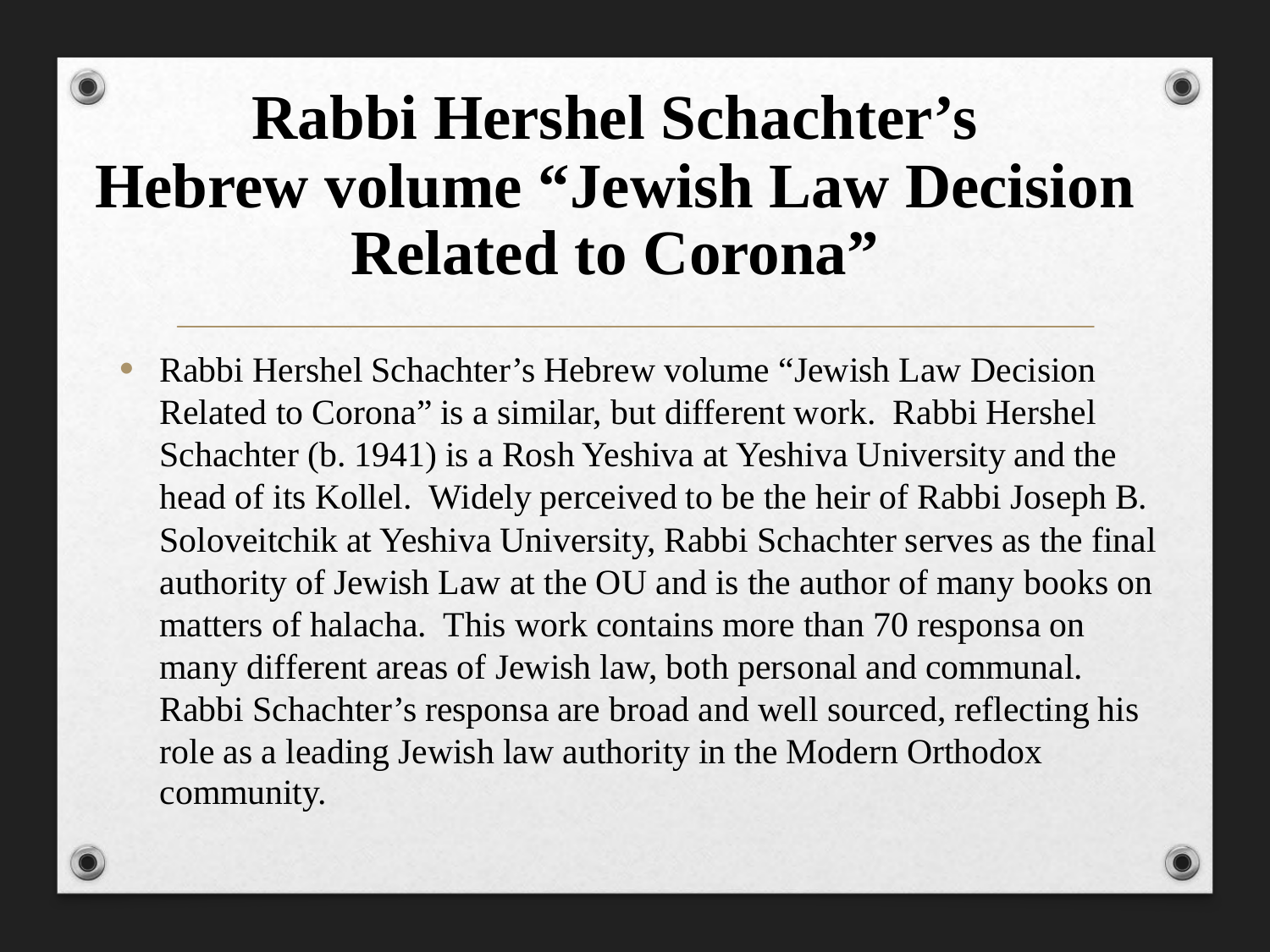# **A sample of some matters**

 $\widehat{\bigcirc}$ 

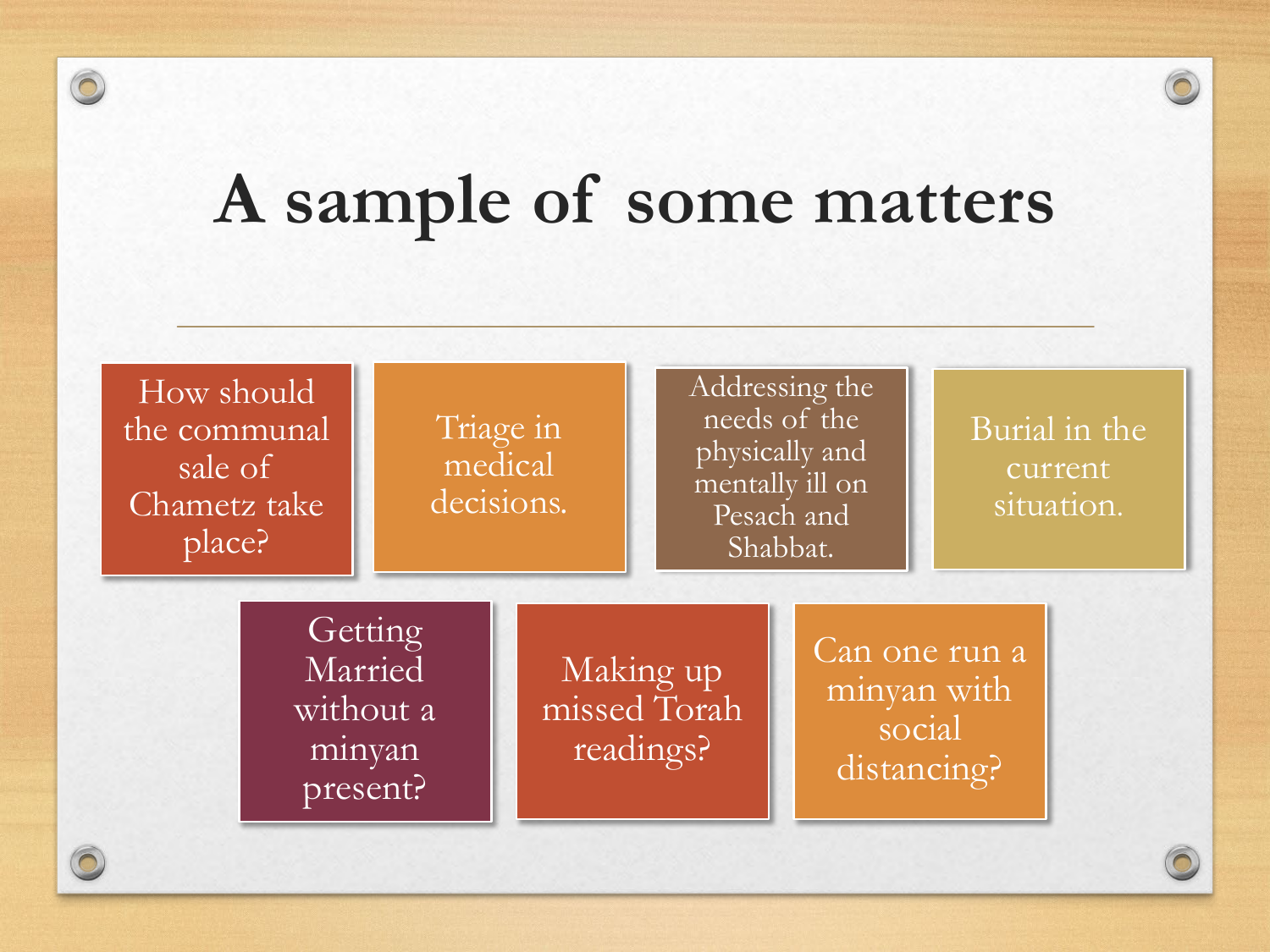**Let me focus on one issue for an example: Saving as many people as possible by Withdrawing treatment from one?**

#### **A very old question:**

- A dispute between Maimonides and Meiri almost 900 years ago.
- Maybe different if not caused by humans or anti-Semitism?
- Hard to know for sure the correct answer, but 'damned' no matter what you rule, as one side is murder and the other is mass death.

**A question that these two authorities disagree about. RAW seems inclined to save the largest number of people and RHS seems inclined to never permit an act called murder.**

• Might related to diaspora or Israel?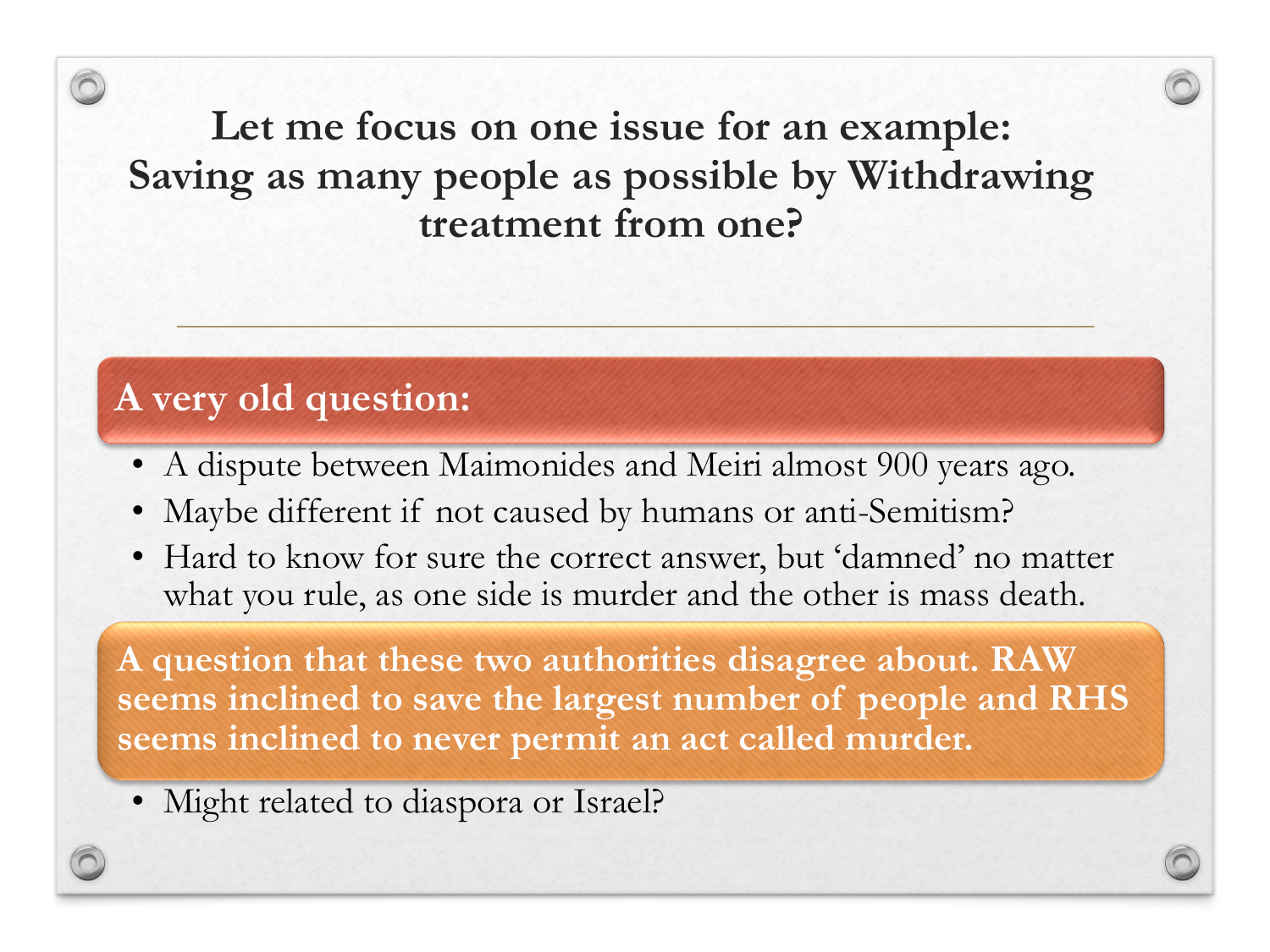## **Let me focus on one issue for an example: Distant Aliyot during Covid?**

- How should Torah reading be done if people need to stand too far away from the person who is reading to see the text?
- The Tosefta in Megillah 3:12 states:
- י בית הכנסת שאין להם מי שיקרא אלא אחד עומד וקורא ויושב ועומד וקורא ויושב עומד נעומד ולחד וקורא ויושב ועומד וקור<br>וקורא ויושב אפילו שבעה פעמים.
	- If a synagogue has only one person capable of reading [from the Sefer] Torah], then that person should stand up and read; then sit down; then stand [again] and read; then sit down; then stand [again] and read; then sit down – even seven times.
- The implicit premise of this Tosefta is that individuals unable to read (Hebrew) may not receive *aliyot*.

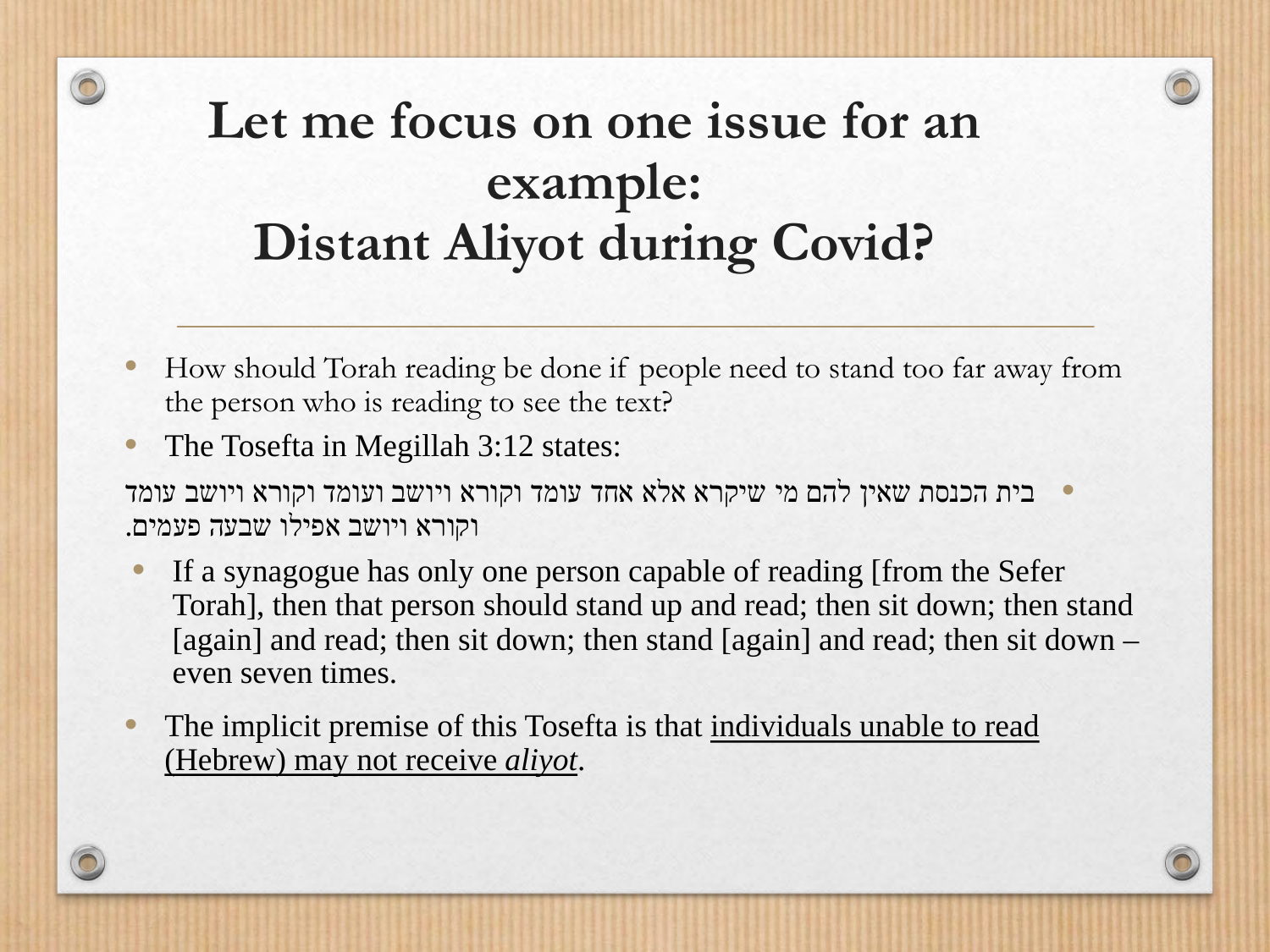## **Medieval Innovation?**

**Nevertheless, Maharil (**Minhagim**, Laws of Torah Reading) ruled that aliyot could indeed be given to** amei haaretz **unable to read, as well as to blind individuals.** 

- אמר מהר"י סג"ל קורין לתורה אפי' עם הארץ. וכן הסומא, ולא נהגינן כהרא"ש דפסק דהסומא לא יקרא.
- Mahari Segal ruled that we call to the Torah even illiterate people and also blind people. We do not follow the Rosh who rules that a blind person can not get an aliyah.

**Why? Now we have Torah readers!**

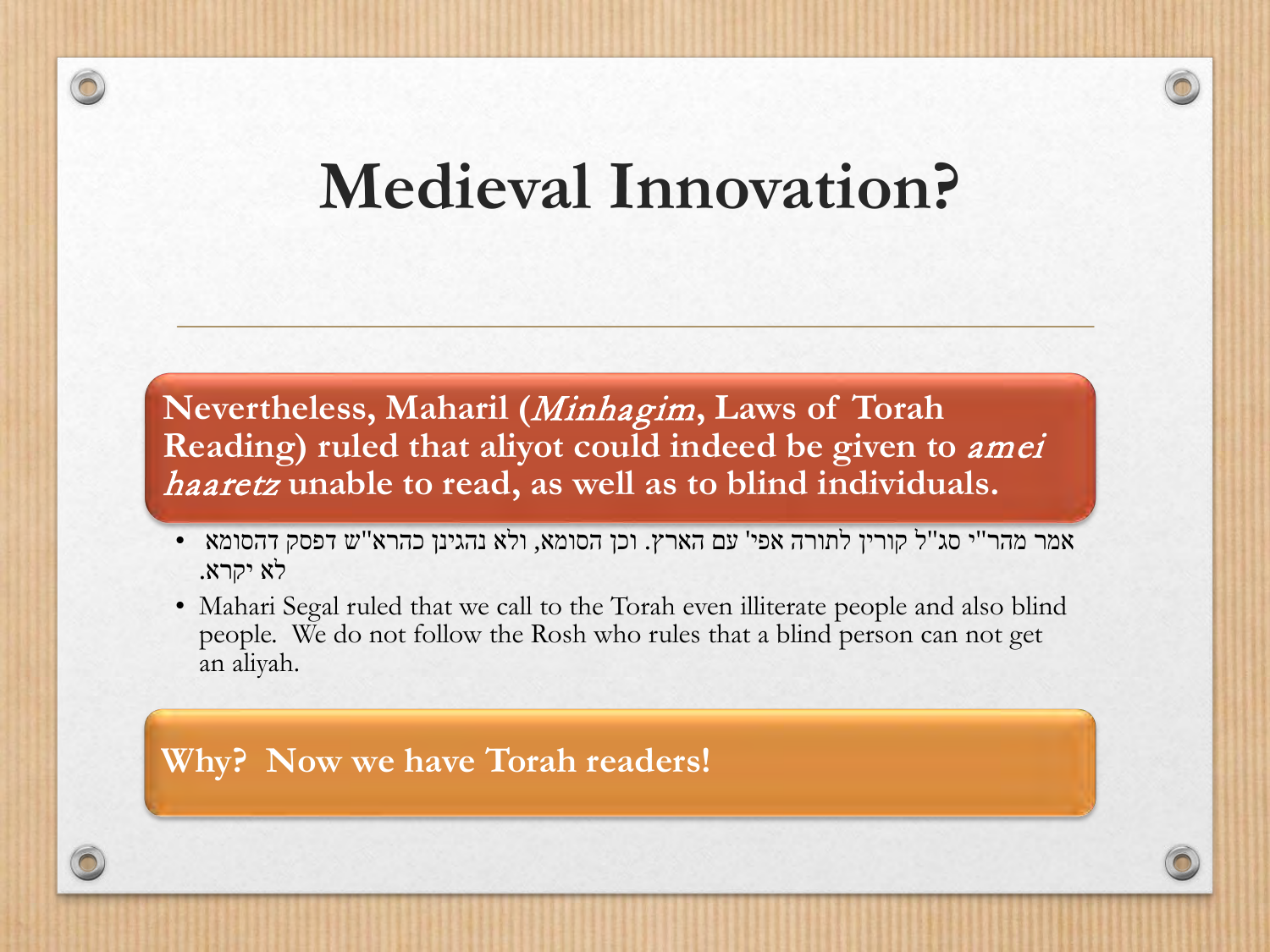# **So, during a pandemic, what should we do?**

- View people too far apart as if they are blind and give them aliyot?
- Follow the rule of the Tosefta and have one person the Torah reader -- get all the aliyot?
- Make people prepare to read the Torah themselves so that seven different people read poorly?
- What rule should we adopt?

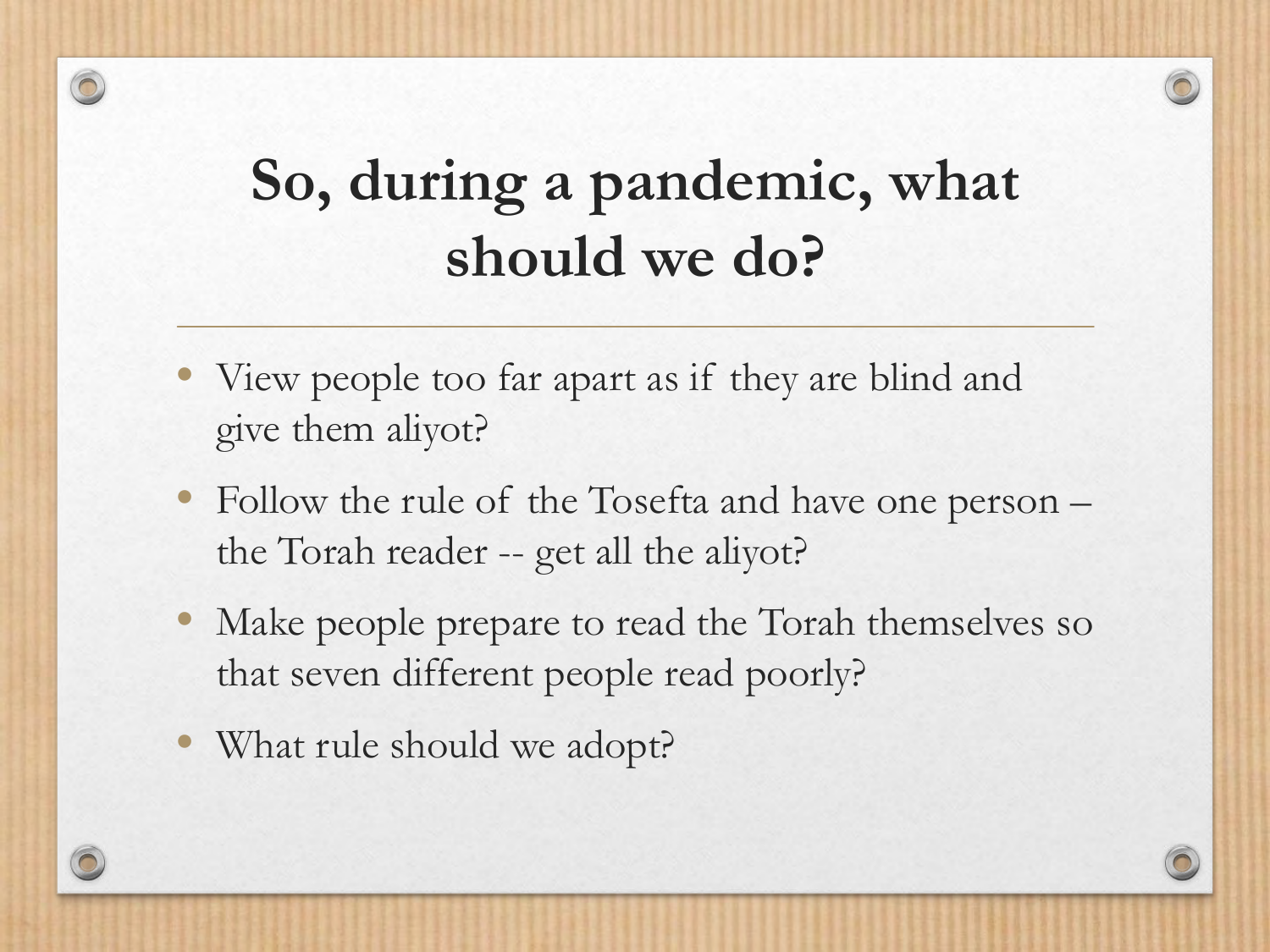# **A Tale of Two Pandemics? Maybe?**

#### Was Maharil's liberal ruling triggered by a devastating pandemic?

We explained above that the widespread phenomenon of reliance on a ba'al koreh to read aloud from the Torah for congregation significantly contributed to the idea that even a blind person can get an aliyah. One is tempted to theorize that the devastation inflicted by the Black Death – which mercilessly ravaged Europe in the middle of the fourteenth century, killing an estimated 30%-60% of the overall population – might have weighed significantly in Maharil's revision of the Jewish law here. If communal expectations regarding the ability of individuals to read Torah competently were already in decline, it seems likely that this trend was tragically accelerated and magnified by the Black Death. The Black Death left European Jewish communities devastated reducing Torah literacy in the post-pandemic generation. The introduction to Sefer Haminhagim (R. Tyrna), written in the decades shortly after the Black Death, explains the urgent need to compile a record of Ashkenazi Jewish customs as follows:

• יען כי נתמעטו הלומדים ותלמידי חכמים בעונותינו הרבים. [ומ]אחר שאבדו ואפסו אנשי אמנה ותורה ומעשים [טובים] [של] שבאושטריך, עד שראיתי ישוב או אפילו קהילות שלא נמצא בהם ב' או ג' אנשים היודעים אמתת מנהג עירו על בוריו וק<br>עיר אחרת.

Because the students and scholars have become few, in our many sins. And because people of faith, Torah and good deeds have been lost and annihilated in Austria, to the extent that I have seen towns and even larger communities in which there are not even two or three individuals who know the true customs of their own city – and *kal vachomer* [they do not know the customs] of other cities.

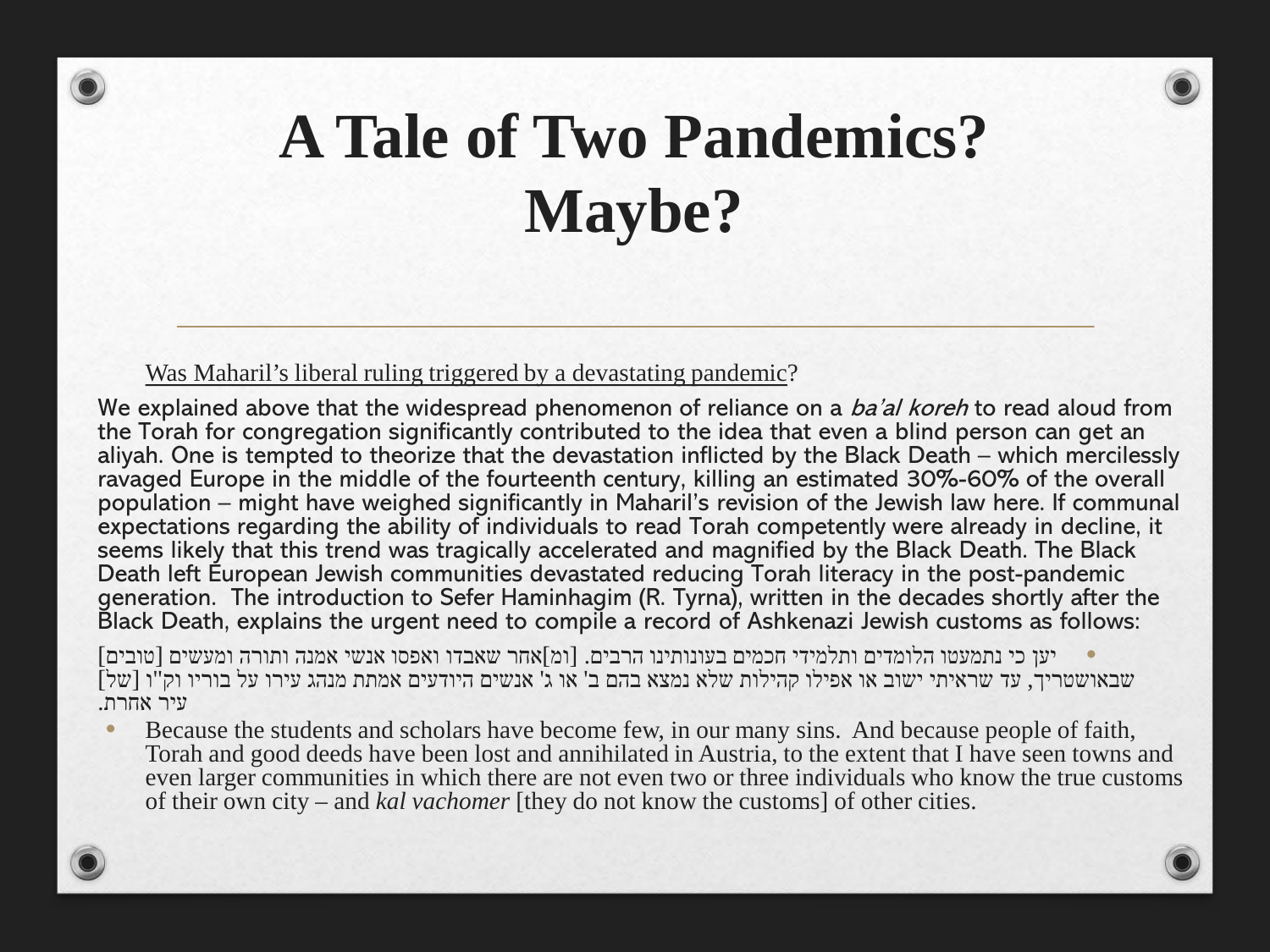### **What we have yet to see is what innovations from the pandemic will still be present in a century?**

Some of the changes are here to stay and others are already long gone!

But sometimes in the middle of an emergency, it is hard to know which is which?

There are a set of changes coming in all aspects of Jewish law. I am interested in asking pondering what Jewish law changes are here to stay (beyond shorter services in synagogue and no sermons! $\circledcirc$ )